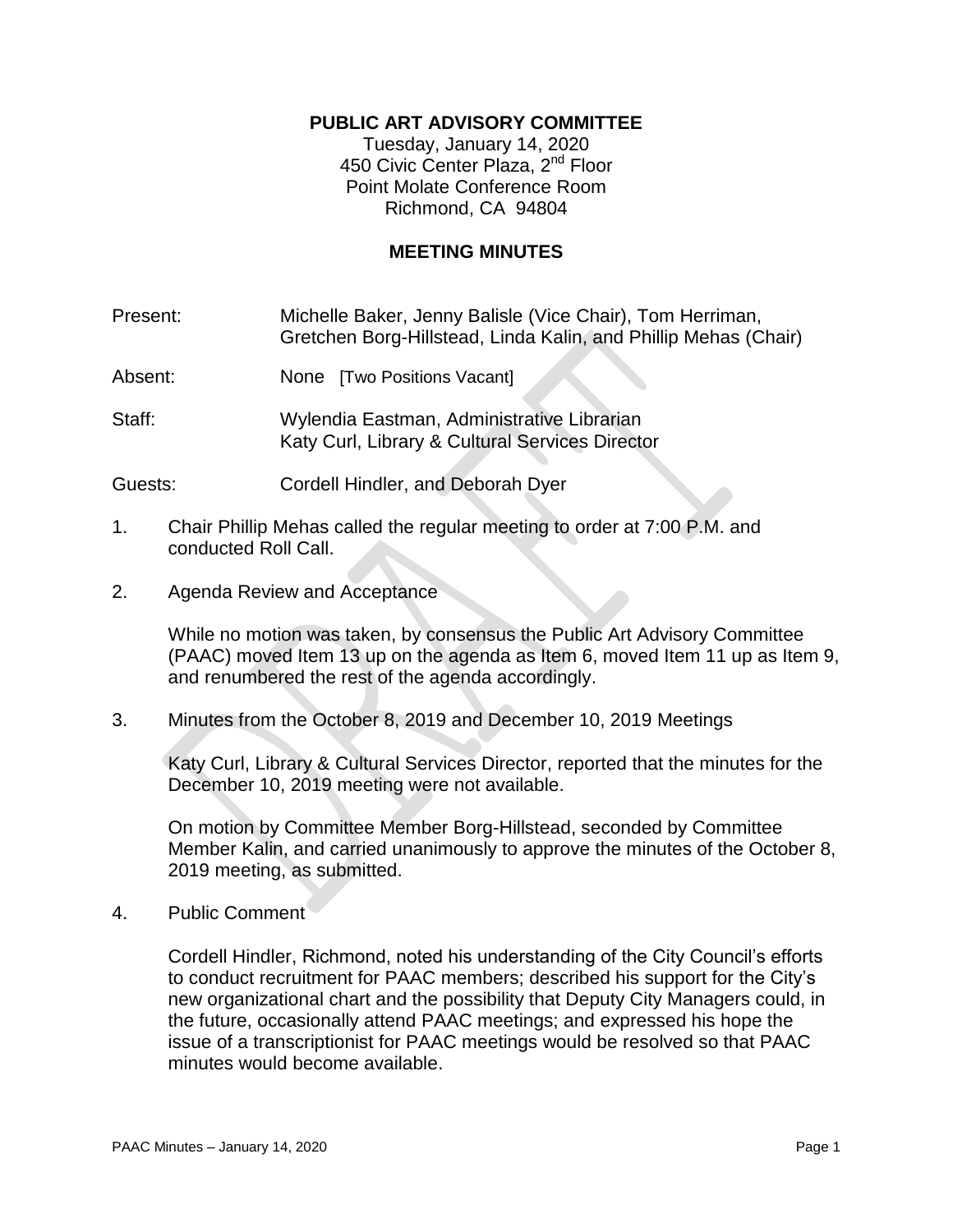5. Clarification of Roles and Responsibilities for City Boards, Commissions, and Committees

Ms. Curl stated that the Mayor's Office had indicated that the City Boards, Commissions, and Committees Manual had apparently never been adopted as an official document. She described how the manual had been used in the past; her role; the lines of communication and responsibility related to the PAAC and the RACC [Richmond Arts & Culture Commission], individually and collectively; and her request for patience by all involved pending the replacement of the Arts & Culture Manager.

6. Update on Current Projects

Committee Member Borg-Hillstead, as liaison to the RYSE Center Expansion, highlighted the proposed project, the suggestions she had offered, and the questions from RYSE related to its \$26,000 private development public art project.

On the review of RYSE's project, the PAAC recommended a realignment of the bike path on the other side of Mechanic's Bank in front of RYSE; and given that landscape architects would not qualify for the one percent requirement unless the landscaping was designed by the artist, recommended that the artist become involved with the landscaper to facilitate or fabricate the artist's product.

7. Report on Website Update

Ms. Curl reported that Christopher Larson, the new full-time Librarian, had placed the Public Art Brochure on the website, had removed a couple of broken links and updated contacts, and was set to keep the site updated.

Committee Member Baker explained that all the webpages regarding art in Richmond needed overhaul as well and the PAAC had discussed the ongoing efforts to upgrade and update the information presented, particularly with respect to the Public Art Brochure and the public Artists Roster.

The PAAC recommended a link from the PAAC/RACC websites to the Planning Division to facilitate the one percent for public art requirement, and requested that the item be placed on the next meeting agenda for discussion.

Vice Chair Balisle acknowledged that the City's structure did not provide what needed to be done to implement the one percent requirement but emphasized the importance of the Artists Roster for developers, which was consistent with other cities. She stated the PAAC had attempted to create solutions that were free to avoid overburdening staff, although the City would ultimately have to accept that burden.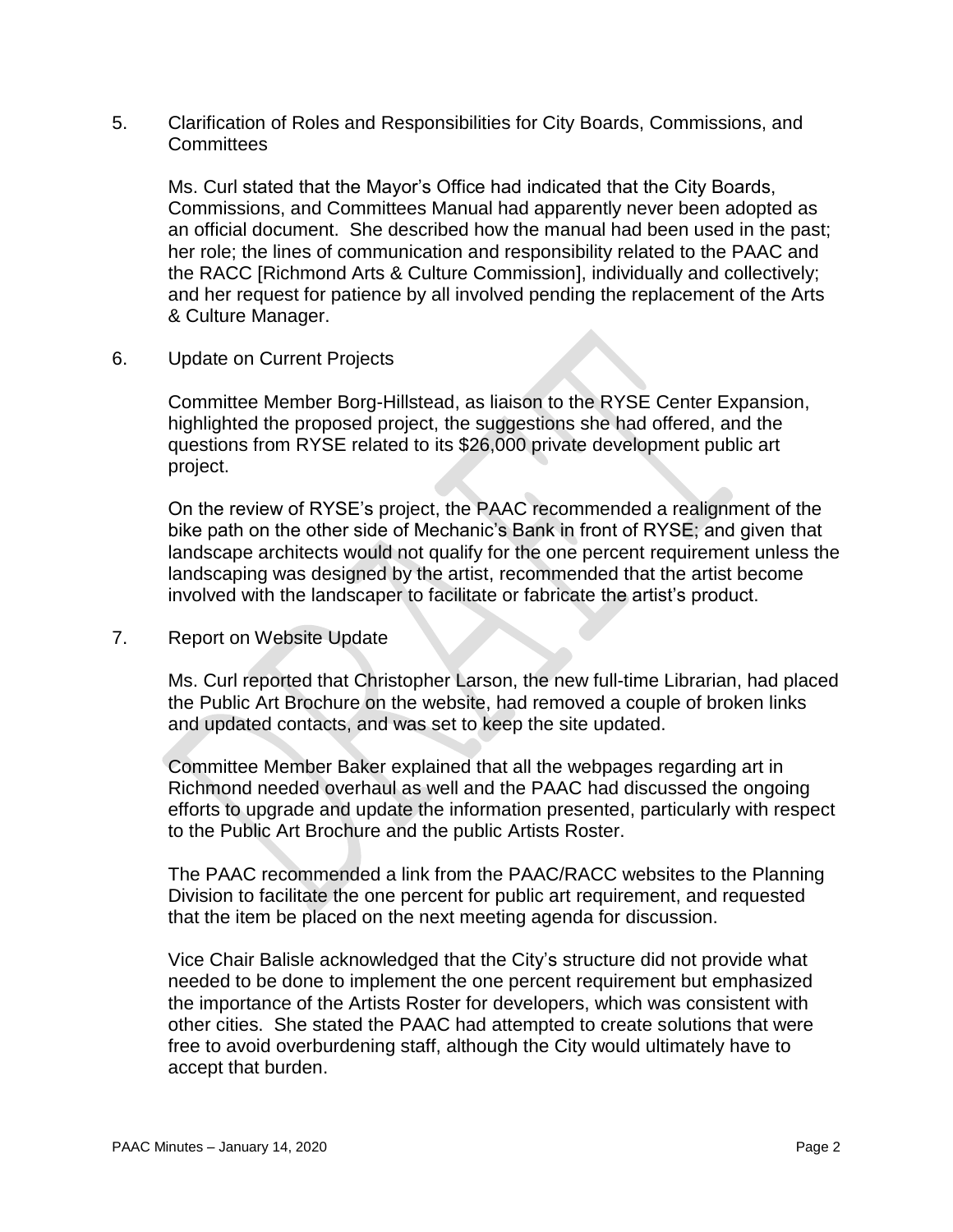8. Report on Existing/Future CIP Projects

Wylendia Eastman reported that the John Toki project had been approved by the City Council. She also explained that she had made repeated but unsuccessful attempts to obtain information from the applicant for the SPARC project.

The PAAC recommended that staff place the project on hold and place the burden on the applicant to provide the necessary information. The PAAC also discussed with Ms. Curl the particular projects that could be pursued through the one percent private development ordinance.

Ms. Curl reported that she would present the status of all ongoing projects at the next meeting.

9. Update on Private Development Projects

Ms. Curl advised that she would set up an interview panel with Lina Velasco from the Planning Division for the private development projects and referred to the current pool of candidates for that panel.

10. Update on Arts & Culture Manager Position

PAAC members expressed concern that the Arts & Culture Manager position had not yet been filled.

11. Discussion of PAAC Term Limits, Defining Ordinance/Resolution

Committee Member Kalin referred to the issue with respect to potential four-year term limits for PAAC members that were not commensurate with the term limits of other commissions where potential eight-year terms had been provided. Efforts had been undertaken to get the term limits changed, initially through the Policies & Procedures document, and later through a draft ordinance to address a number of issues with respect to the PAAC and the RACC.

Committee Member Kalin presented the draft ordinance modeled on the Design Review Board (DRB), an ordinance drafted by Everett Jenkins from the City Attorney's Office, and distributed a version of that ordinance called the PAB (Public Art Board) with her comments. She pointed out some of her concerns with Mr. Jenkins' version of the ordinance and urged that her comments be presented to the new Arts & Culture Manager, when selected. She added that the issues with respect to the PAAC and the RACC would have to be addressed at the same time.

12. Status of SPARC Contract and Project

Vice Chair Balisle explained that Ms. Velasco was on vacation. She hoped the SPARC contract and project could be completed prior to the end of her term.